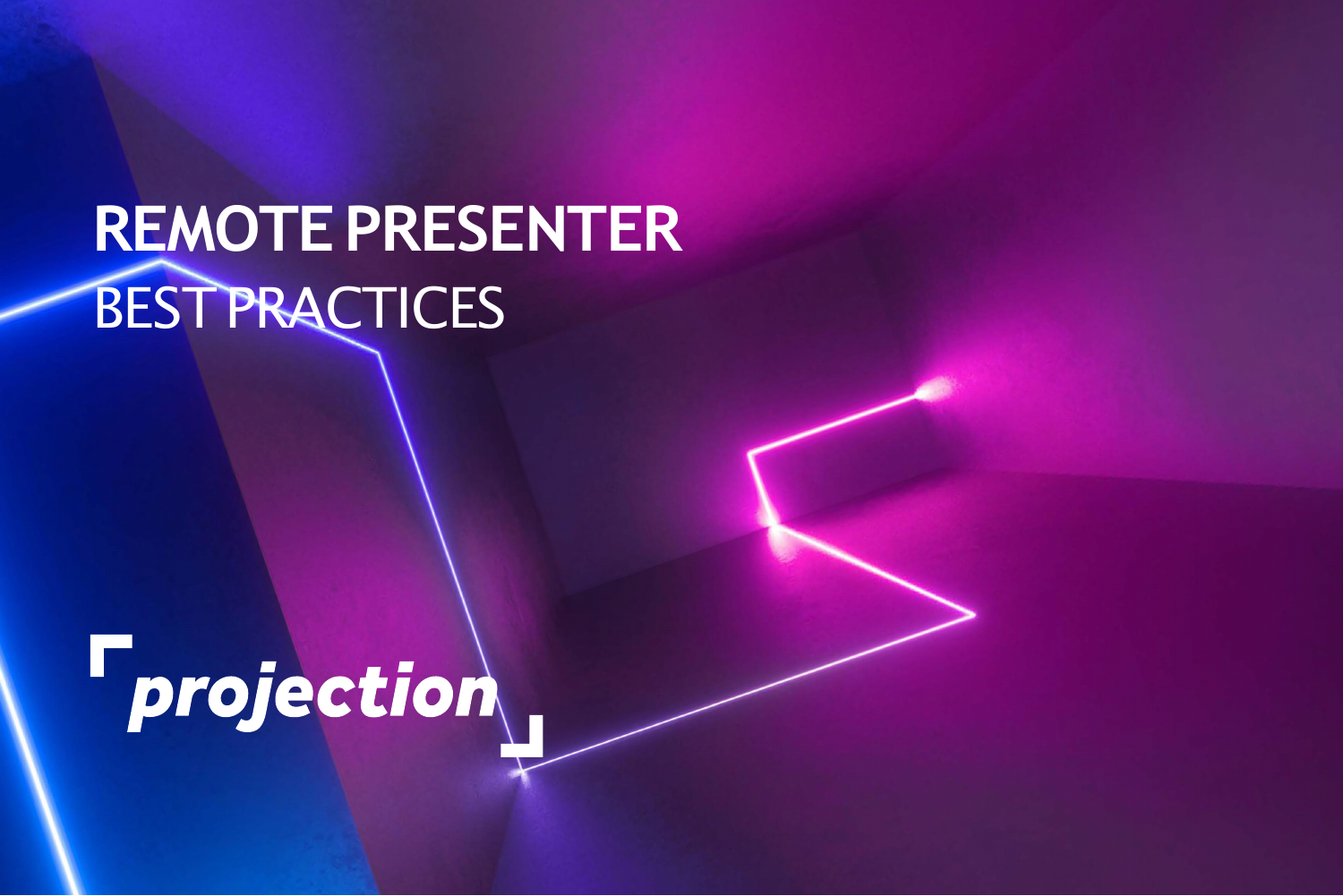## **REMOTEPRESENTERBESTPRACTICES**

We have gathered together advice and tips from our team to help make your remote presentation successful.

| • Always make sure that your Internet connection is through a                                                                                                                                                                                                                             | – L          |
|-------------------------------------------------------------------------------------------------------------------------------------------------------------------------------------------------------------------------------------------------------------------------------------------|--------------|
| hard wire Ethernet LAN if possible. Do not use a wireless Wi-Fi                                                                                                                                                                                                                           | $\mathbf{O}$ |
| connection for your remote presentation if you can avoid it as                                                                                                                                                                                                                            | a            |
| these types of connections can experience packet loss that can                                                                                                                                                                                                                            | n            |
| degrade the quality of your audio or video and may even cause<br>the signal to stutter or drop entirely.                                                                                                                                                                                  | a            |
|                                                                                                                                                                                                                                                                                           | $-0$         |
| • If you are using a webcam, please consider the following:                                                                                                                                                                                                                               | W            |
| - Sit in a comfortable position and ensure that you are centered<br>in the webcam view. Ideally your webcam is either at, or slightly<br>above your eye level. Place an sturdy item underneath your<br>laptop if needed.                                                                  | tc           |
|                                                                                                                                                                                                                                                                                           | W            |
|                                                                                                                                                                                                                                                                                           | – L          |
|                                                                                                                                                                                                                                                                                           | $\mathsf{p}$ |
| - Think about what is behind you! The last thing you want is for<br>your audience to be distracted. Try to choose a professional<br>and neutral background where there is little or no possibility<br>someone may walk behind you. A book shelf or home office<br>environment works well. | a            |
|                                                                                                                                                                                                                                                                                           | th           |
|                                                                                                                                                                                                                                                                                           | p            |
|                                                                                                                                                                                                                                                                                           | CI           |
|                                                                                                                                                                                                                                                                                           | th           |
|                                                                                                                                                                                                                                                                                           | - If         |
|                                                                                                                                                                                                                                                                                           |              |
|                                                                                                                                                                                                                                                                                           |              |



 $\mathbf f$  you wear glasses, they will reflect what is directly in front of you into the camera. Tilt your head slightly, or adjust your glasses to eliminate this effect.

– Lighting is important.Your computer screen will typically put off a blue light. Make sure any light source in the room, such as a window or a lamp is in front of you. Make sure there is no light source behind you as this may cause your face to appear dark in the camera.

Vhat you wear can interfere with the webcam. Try to avoid earing pure white clothing as it can look overexposed. Try bavoid wearing checked patterns as they don't usually read vell on a webcam. Solid colors other than white work well.

ook directly into the camera as much as possible when resenting, this will make your virtual audience feel as if you are talking directly to them. People naturally tend to look at ne video of themselves while presenting. If this is the case osition the video of yourself on your computer screen as lose to your webcam as possible. This will make it look as hough you are looking directly into the camera.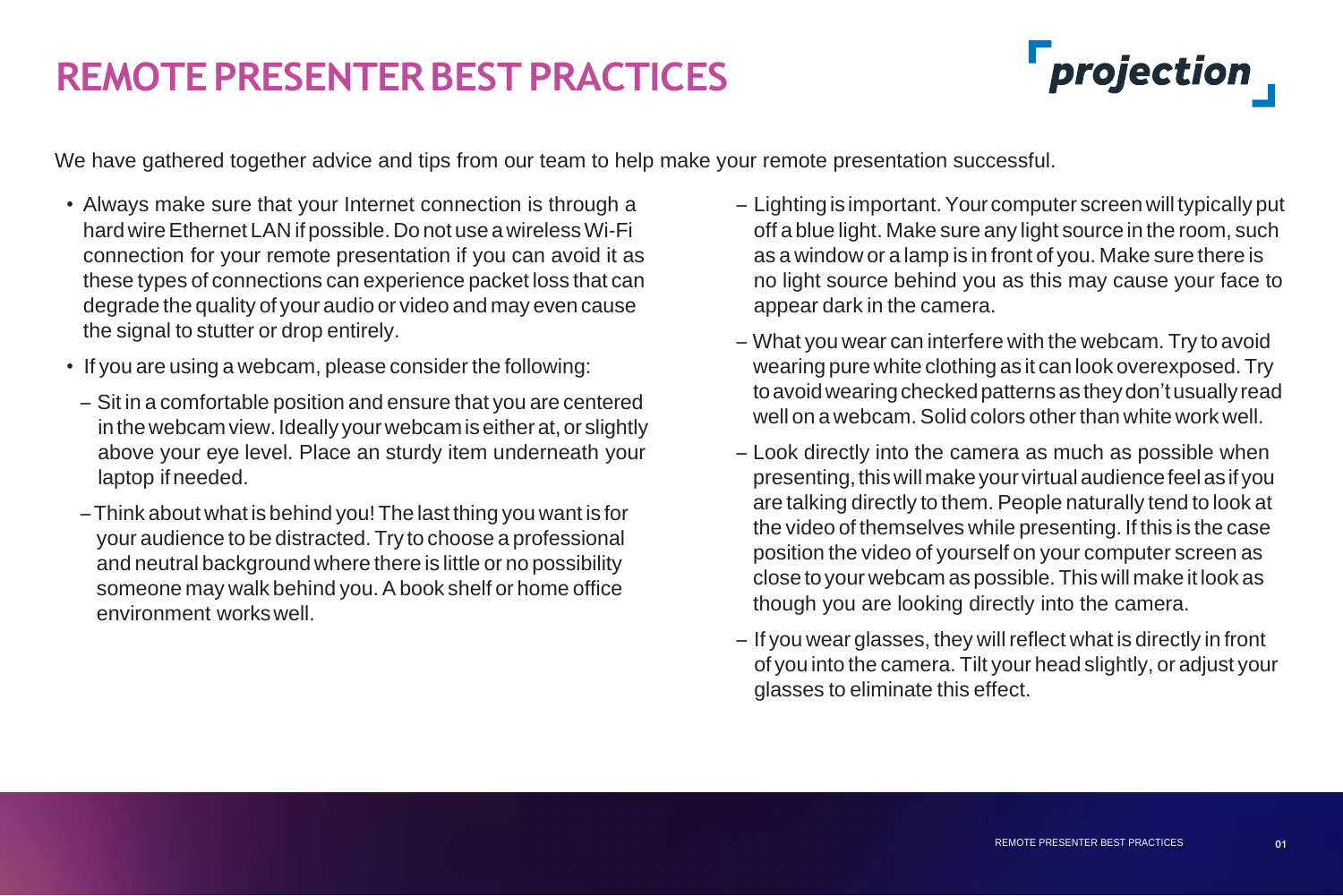## **REMOTE PRESENTER BEST PRACTICES Cont.**

- Your microphone will pickup any noises around you. Try to eliminateanybackgroundnoisesandmuteany telephonesor other devices so they will not provide a distraction during the talk.
- We highly recommend using a USB headset during your presentation. The microphone will be placed close to your mouth so that background noise is greatly reduced compared to your computers built-in microphone.
- AUSBheadsetoraregularpairofheadphonescangreatly enhance what you hear with audience participation or questions.
- Relax and take afewdeepbreaths beforeyoustart presenting. Remember that the audience is interested in what you have to say, but you won't receive the same types of "social cues" that we all rely on in our daily interactions.
- Build in natural pauses in the content toallow the audience a moment to interpret an important point before continuing.
- Don't rush your presentation, but also don't dwell on any one slide too long. A remote presentation should be engaging and your content is key.
- Minimize the use of builds, animated transitions or videos during your presentation. These will not have the same impact in a web stream and can appear blocky and distorted to the end viewer.

– Keepaglassofwaternearbyandtakeadrinkduringa natural pause in your talk if your throat becomes dry.

– Familiarizeyourselfwithhowyou'll lookonthewebcamby recording a 30 second video of your talk and watching it. Using these tools you can get used to presenting "live".

### $\rightarrow$  Windows 10

Click Start and scroll down to choose Camera. On the right you'll see a camera icon and the option to "Take a Video" click this to begin recording and then click stop when finished. A thumbnail will appear at the bottom of the screen. Click the thumbnail to view the video you just made.

### **Macintosh**

Open the Photo Booth application and click the video icon in the lower left. Click the red button with camera icon to begin recording, then click to stop when finished. Double-click the thumbnail to view the video.

– Practice your speech and allow for a few extra minutes during your allotted time for questions (If it is practical). By practicing a few times, your talk will flow in a more natural way,youwillbemorerelaxedandyouraudiencewillperceive that you have confidence in relating your expertise.